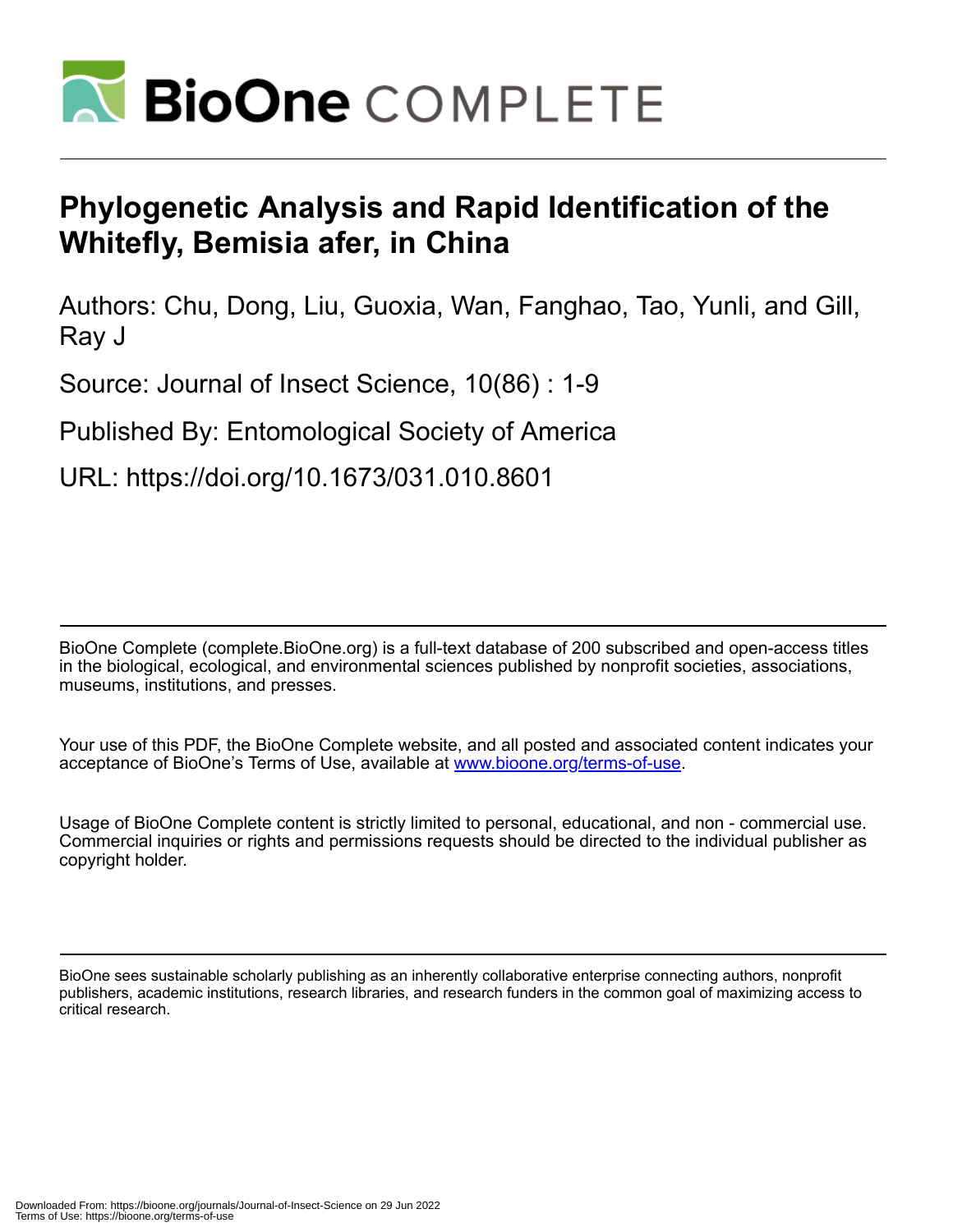

## **Phylogenetic analysis and rapid identification of the whitefly,**  *Bemisia afer,* **in China**

Dong Chu<sup>la</sup>, Guoxia Liu<sup>l</sup>, Fanghao Wan<sup>2</sup>, Yunli Tao<sup>l</sup>, Ray J Gill<sup>3b</sup>

<sup>1</sup>High-tech Research Center, Shandong Academy of Agricultural Sciences, Jinan 250100, Shandong, China<sup>2</sup>State Kov Laboratory for Biology of Plant Disease and Insect Posts, Institute of Plant Protection (South) <sup>2</sup>State Key Laboratory for Biology of Plant Diseases and Insect Pests, Institute of Plant Protection (South Campus), Chinese Academy of Agricultural Sciences, Beijing, 100081, China <sup>3</sup>  ${}^{3}$ Plant Pest Diagnostic Center, 3294 Meadowview Road, Sacramento, California, 95832 USA

### **Abstract**

The phylogenetic relationship between the whitefly *Bemisia afer* (Priesner & Hosny) (Hemiptera: Aleyrodidae) from China and other populations among the world were analyzed based on the mitochondrial cytochrome oxidase I (mtCOI) gene. Phylogenetic analysis of mtCOI sequences and those of reference *B*. *afer* sequences showed that the populations of the species could be separated into 5 clades (I-V). There were at least two clades of the species from China (IV and V). These data suggested that *B*. *afer* might be a species complex. The Chinese *B*. *afer* populations were most divergent with *B. afer* from the United Kingdom and African countries. The distance between the Chinese *B*. *afer* (IV and V) and clades I, II, and III is more than 32%, while the distance among clades I, II, III is lower than 7.7%. A new set of primers specific to *B*. *afer* was designed to amplify a region of approximately 400 bp to discriminate *B*. *afer* from other *Bemisia* species in China based on mtCOI sequences.

**Keywords:** mitochondrial cytochrome oxidase I, molecular markers **Abbreviations: mtCOI**, mitochondrial cytochrome oxidase I gene **Correspondence:** <sup>a</sup> chudong1977@hotmail.com, <sup>b</sup> rgill@cdfa.ca.gov **Received:** 2 July 2008, **Accepted:** 24 November 2008 **Copyright :** This is an open access paper. We use the Creative Commons Attribution 3.0 license that permits unrestricted use, provided that the paper is properly attributed. **ISSN:** 1536-2442 | Vol. 10, Number 86

#### **Cite this paper as:**

Chu D, Liu G, Wan F, Tao Y, Gill RJ. 2010. Phylogenetic analysis and rapid identification of the whitefly, *Bemisia afer*, in China*. Journal of Insect Science* 10:86 available online: insectscience.org/10.86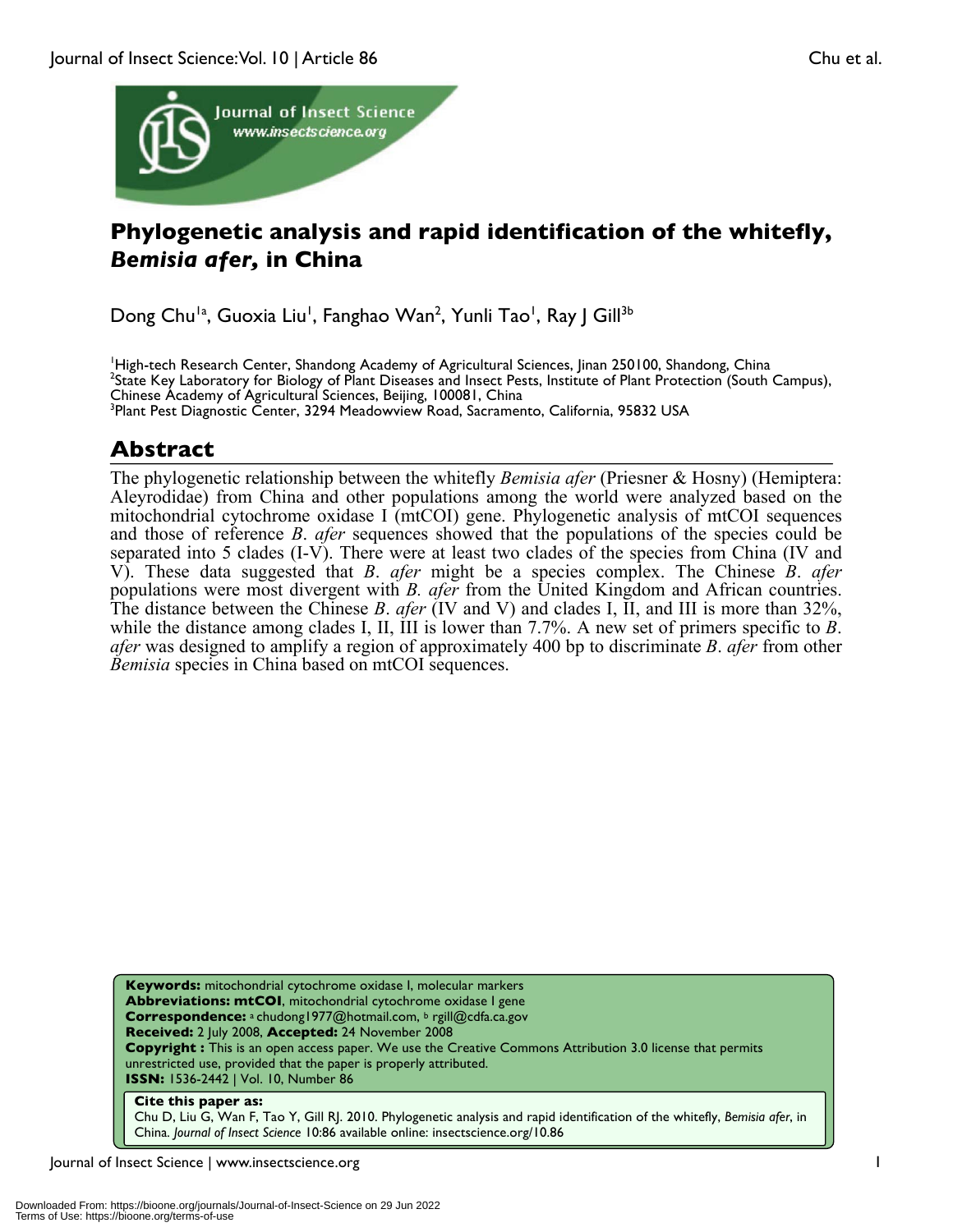#### **Introduction**

During recent years, the outbreak of *Bemisia tabaci* (Priesner & Hosny) (Hemiptera: Aleyrodidae) and the serious damage caused by this whitefly pest in many countries have required researchers to study the biological and ecological characteristics of and effective control strategies against it (Brown et al. 2000; Brown 2007; De Barro et al. 2000, 2003). The identification of species in the genus *Bemisia* is the basis of this research, but the taxonomy of whiteflies has long been problematic because of similarities in the morphology of pupae and adults. Pupae of *Bemisia* species exhibit phenotypic variation in response to differences in leaf surface topology and to environmental and physical factors (Maruthi et al. 2007).

In China, *B*. *tabaci* became the major pest of the fiber crops, ornamental plants and vegetables (Chu et al. 2006, 2007, 2008). During field research, a *Bemisia* species, which was difficult to distinguish from *B*. *tabaci*, was discovered on *Broussonetia papyrifera* (Linn.) Vent. (Urticales: Moraceae). Based on the morphological characteristics of pupae and adults, the species was identified as *B. afer*. As *B*. *tabaci* has several close relatives and numerous biotypes, *B*. *afer* also is likely to have many forms and cryptic species. Earlier studies indicated that *B*. *afer* exhibits much greater morphological variation than does *B*. *tabaci* and its variants (Anderson et al. 2001; Maruthi et al. 2007). The Chinese *B*. *afer* has slightly different morphology compared to *B*. *afer* from other geographical locations, and it is expected that these differences would be reflected at the molecular level.

The mitochondrial cytochrome oxidase I (mtCOI) gene has been used extensively as a molecular marker to identify *B*. *tabaci*  variants that exhibit rich biological differences (Frohlich et al. 1999; Hsieh et al. 2007) but lack distinguishing morphological features. Previous studies have shown that mtCOI sequences also are informative for identifying *B*. *afer* variants, which lack distinguishing morphological features (Maruthi et al. 2007). In this study, the mtCOI gene of *B*. *afer* was sequenced using the primer set (C1-J-2195 and L2-N-3014) that has been used extensively on *B*. *tabaci*, and the fragments were also sequenced. The phylogenetic relationships among the world populations were analyzed. The infection status of an endosymbiont *Wolbachia* of Chinese *B*. *afer* was studied because it often causes reproductive incompatibilities between infected and uninfected hosts, which can affect the divergence of mtDNA and can facilitate or even cause host speciation (Werren 1997; Ballard et al. 2004; Shoemaker et al. 2004). Finally, the specific primers to Chinese *B*. *afer* were designed based on the sequences of the mtCOI gene of Chinese *B*. *afer* and *B*. *tabaci* biotypes B and Q.

The objectives of the paper are: 1) to further analyze the phylogenetic relationships, based on the mitochondria COI gene, between Chinese populations of *B*. *afer* on *B*. *papyrifera* with other populations of *B*. *afer* from the United Kingdom and African countries and to discuss the relationship between the divergence of *B*. *afer* and the endosymbiont, *Wolbachia*; 2) to develop a rapid molecular marker based on the mtCOI gene to distinguish *B*. *afer* from *B*. *tabaci*  biotypes B and Q, which are the predominate biotypes in China, especially the biotypes in the Shandong province. The aim is to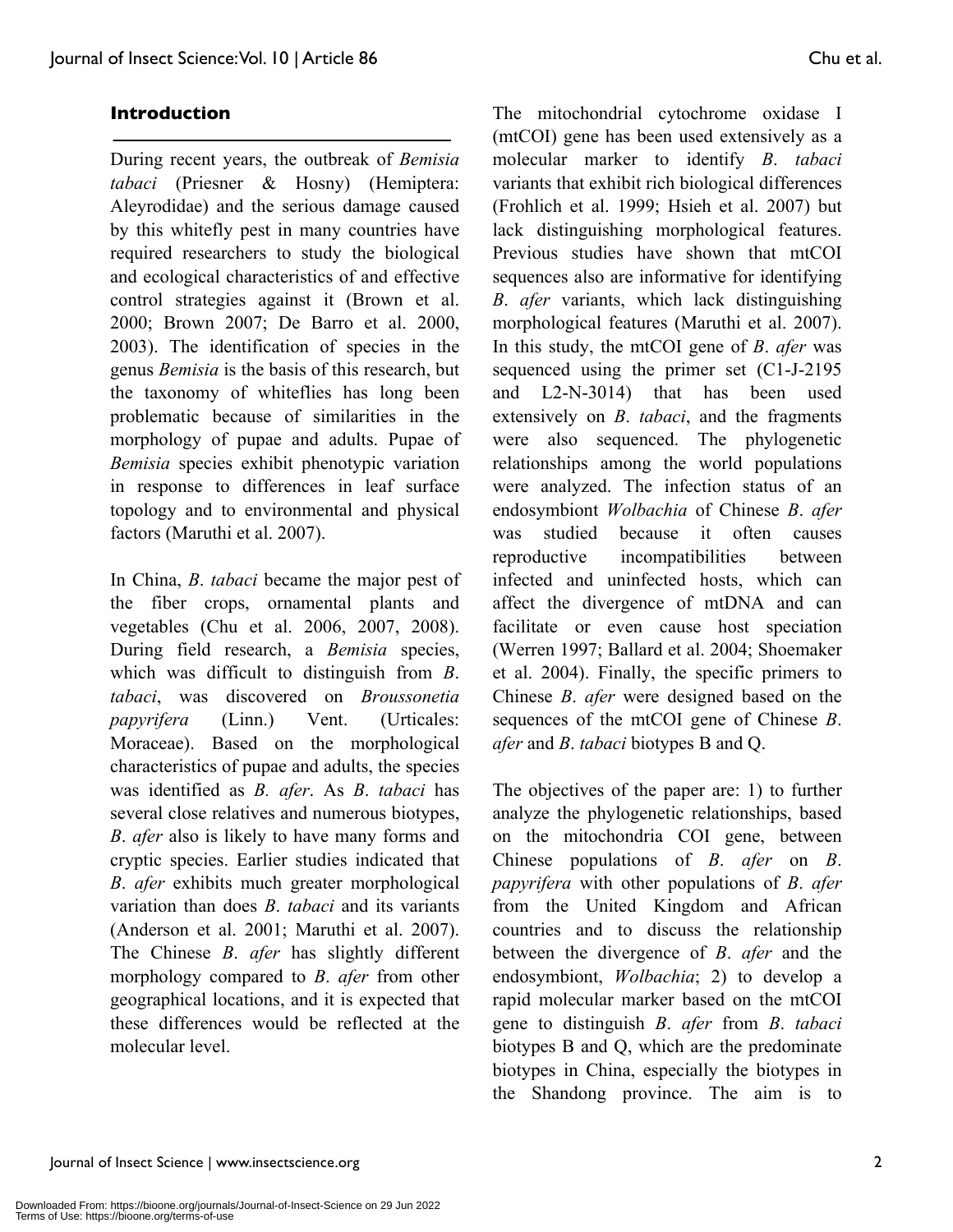contribute to the understanding of the systematic status of *B*. *afer* populations in China and the genetic differentiation of *B*. *afer* worldwide.

#### **Materials and Methods**

#### **Collection of the samples and species identification**

During 2006 and 2007, pupae and adults of *Bemisia* species on *B*. *papyrifera* were collected alive and placed singly into tubes containing 95% ethanol. The species were identified based on the pupae and adults.

#### **DNA extraction and PCR**

Genomic DNA was extracted from individual adults according to the method described previously by Frohlich et al. (1999). Polymerase chain reaction (PCR) was employed to amplify fragments of the *B*. *afer* mitochondrial COI gene (800-820 bp), using parameters and PCR primers (C1-J-2195 and L2-N-3014) as described by Frohlich et al. (1999).

PCR assays were conducted using 2 μl of each template DNA in a total reaction volume of 25 μl. PCR conditions follow Frohlich et al. (1999), with 1 unit of Taq DNA polymerase. PCR products were separated on 1.0% agarose gel. The bands were visualized by ethidium bromide staining and viewed with a UV light source.

#### **Cytochrome oxidase I sequencing and phylogenetic analysis**

PCR products were purified using an EZ Spin Column DNA Gel Extraction Kit (Sangon Technology Company, www.sangon.com/ index.htm) according to the manufacturer's instructions. The DNA sequence for each PCR product was determined from the 5'end at the Sangon Technology Company. The mtCOI sequences determined were deposited in GenBank.

Phylogenetic analysis included all available mtCOI sequences from GenBank and sequences from this study, with the sequences of *Bemisia tabaci* (mainly including the indigenous biotypes from China), *B. tuberculata*, *B. berbericola*, *Trialeurodes vaporariorum,* and *Trialeurodes abutilonea* as the outgroup (Table 1). The mtCOI sequences were aligned using the CLUSTAL W algorithm (Thompson et al. 1994). The aligned mtCOI sequences of  $\sim$  600 bp are presented. Distances based on the mtCOI sequences of ~600 bp were calculated based on the Kimura 2-parameter model using MEGA 4.1 (Tamura et al. 2007). The ME (Molecular Evolution) and MP (Maximum Parsimony) algorithms available in MEGA 4.1 were used to infer phylogenetic relationships from the sequences. One thousand Bootstrap replicates were performed for each analysis.

On the basis of the results of phylogenetic analysis, the *B*. *afer* specimens were separated into five subclades. The sequences in the subclades were selected to further calculate distances within and between group average calculations using MEGA 4.1.

#### *Wolbachia* **detection of Chinese** *B. afer*

All *B*. *afer* were also screened for *Wolbachia* infection by PCR, employing the primers wsp81F and wsp691R (Zhou et al. 1998), which amplify part of the *Wolbachia* surface protein gene (*wsp*). The study included 15 Chinese *B*. *afer* individuals, and the PCR was repeated three times.

#### **Development of the specific diagnostic test**

Experiments showed that the primers C1-J-2195 and L2-N-3014 did not always amplify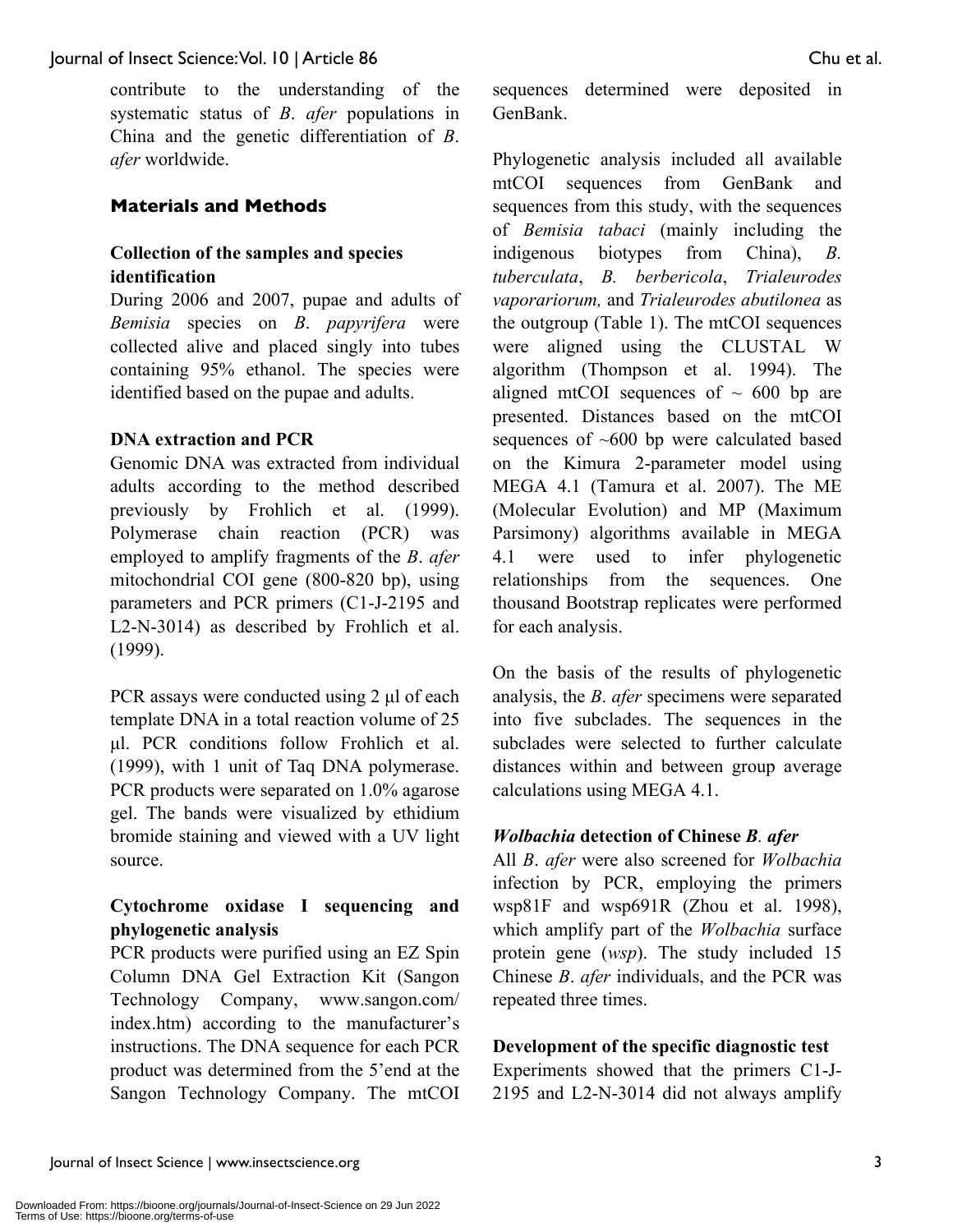products of the expected size, although the DNA was useful. A set of primers specific to the *B*. *afer* mtCOI gene was designed, which included the newly designed forward primer Bafer-J2 (5'-GTTAGTTTTGGGGATTAGTC-3') by aligning in CLUSTAL W (Thompson et al. 1994) and the reverse primer L2-N-3014 (5'-TCCAATGCACTAATCTGCCATATTA-

3'). The other whitefly species (Table 2) were used in PCR reactions to test the specificity of primers to *B*. *afer*. The PCR reaction mix followed the method previously described by Frohlich et al. (1999). Reactions used the following PCR program:  $94$ !"# for 2 min; followed by 30 cycles of  $94$ !" " for 1 min, 54!" # for 1 min, and 72!"# for 1 min; and ending

| <b>Whitefly</b> | <b>Acronym</b>          | <b>GenBank</b>       | <b>Location</b>                     | $C$ lade <sup>a</sup>                 |
|-----------------|-------------------------|----------------------|-------------------------------------|---------------------------------------|
| species         |                         | accession No.        |                                     |                                       |
| B. afer         | AJ842037ZanzibarTan     | AI842037             | Africa                              |                                       |
|                 | AI842039ZanzibarTan     | AJ842039             | Africa                              | ı                                     |
|                 | A 842042ZanzibarTan     | AJ842042             | Africa                              |                                       |
|                 | AJ842043ZanzibarTan     | AJ842043             | Africa                              |                                       |
|                 | AJ842034KibahaTan       | AJ842034             | Africa                              |                                       |
|                 | AJ842024KibahaTan       | AJ842024             | Africa                              |                                       |
|                 | AF418673NamulongUg      | AF418673             | Africa                              |                                       |
|                 | AJ842022NamulongeTan    | AJ842022             | Africa                              |                                       |
|                 | AJ842047Malawi          | A 842047             | Africa                              |                                       |
|                 | AJ842045ChenikaTan      | AJ842045             | Africa                              |                                       |
|                 | AJ842029KibahaTan       | AJ842029             | Africa                              | $\mathbf{I}$                          |
|                 | A 842030KibahaTan       | A 842030             | Africa                              | Ш                                     |
|                 | AJ842031KibahaTan       | AJ842031             | Africa                              | $\mathbf{I}$                          |
|                 | AJ842032KibahaTan       | AJ842032             | Africa                              | $\mathbf{I}$                          |
|                 | AJ842033KibahaTan       | AJ842033             | Africa                              | Ш                                     |
|                 | AJ842048Malawi          | AJ842048             | Africa                              | $\begin{array}{c} \hline \end{array}$ |
|                 | AI842049Malawi          | AJ842049             | Africa                              | $\mathbf{I}$                          |
|                 | AJ842050Malawi          | AJ842050             | Africa                              | $\mathbf{I}$                          |
|                 | AJ842023NamulongeUg     | AJ842023             | Africa                              | $\ensuremath{\mathsf{II}}$            |
|                 | AJ842044ChenikaTan      | AJ842044             | Africa                              | $\mathbf{I}$                          |
|                 | AJ842052Surrey          | AJ842052             | <b>UK</b>                           | $\mathbf{III}$                        |
|                 | AJ784260Xinjiang        | AJ784260             | China                               | IV                                    |
|                 | B.afer I to B.afer8     | EU825776-EU825783    | China                               |                                       |
|                 | AY057218                | AY057218             | $\overline{\phantom{a}}$            |                                       |
| B .tuberculata  | AY057220B.tuberculata   | AY057220             | $\overline{a}$                      |                                       |
| B. berbericola  | AY057219B.berbericola   | AY057219             |                                     |                                       |
| B. tabaci       | UgandaAF418665          | AF418665             | Uganda                              |                                       |
|                 | CyprusDQ365877          | DQ365877             | Cyprus                              |                                       |
|                 | SpainQDQ365875          | DQ365875             | SpainQ                              |                                       |
|                 | ZimbabweAF344285        | AF344285             | Zimbabwe                            |                                       |
|                 | CameroonAF344258        | AF344258             | Cameroon                            |                                       |
|                 | SeychellesAJ550182Ms    | AJ550182             | Seychelles                          |                                       |
|                 | TurkeyAY827616M         | AY827616             | Turkey                              |                                       |
|                 | DQ174542USAA            | DQ174542             | <b>USA</b>                          |                                       |
|                 | TaiwanAY686075NB        |                      | Taiwan                              |                                       |
|                 | ChinaHeNAY686090B       | AY686075<br>AY686090 | Henan, China                        |                                       |
|                 | ChinaHNAY686085NB       | AY686085             | Hunan, China                        |                                       |
|                 | ChinaAY686089NB         | AY686089             | Hubei, China                        |                                       |
|                 | ChinaCQAY686091NB       | AY686091             | Chongqing, China                    |                                       |
|                 | ChinaGDAY686072NB       | AY686072             |                                     |                                       |
|                 | ChinaGDAY686064NB       | AY686064             | Guangdong, China                    |                                       |
|                 | ChinaZJAY867557NB       | AY867557             | Guangdong, China<br>Zhejiang, China |                                       |
| T.              | ChinaJSAY686088NB       | AY686088             | liangsu, China                      |                                       |
|                 | ChinaZJAJ867556NB       |                      | Zhejiang, China                     |                                       |
|                 | ChinaGDAY686083NB       | AJ867556<br>AY686083 | Guangdong, China                    |                                       |
|                 | AFI 10708T.vaporariorum | AFI10708             |                                     |                                       |
| vaborariorum    | AI550183T.vaporariorum  | AJ550183             | Reunion                             |                                       |
| T. abutilonea   | T.abutiloneaAY057221    | AY057221             |                                     |                                       |

-, indicates unknown

Journal of Insect Science | www.insectscience.org 4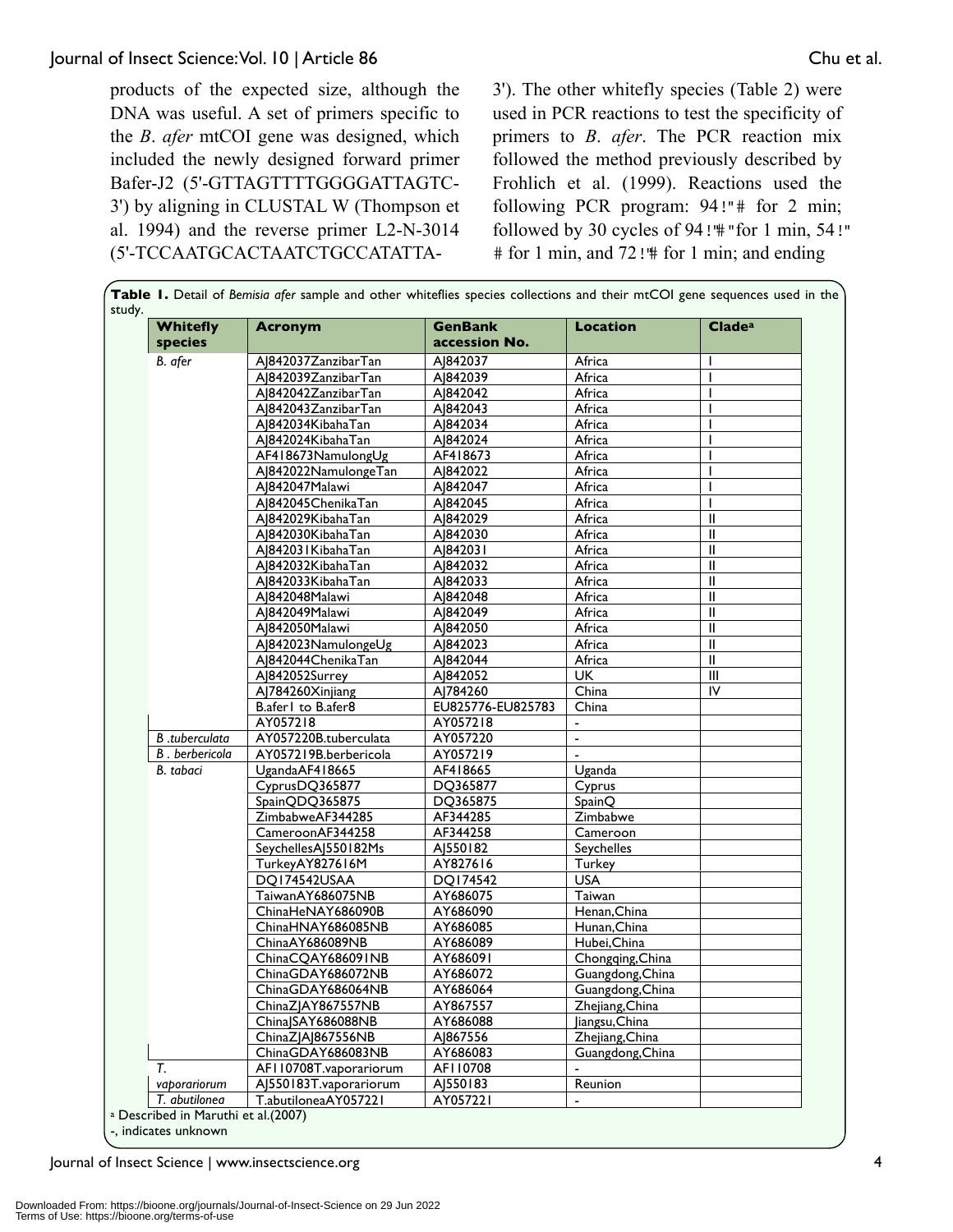with  $72$ !"# for 5 min. PCR products were separated on 1.0% agarose gel. The bands were visualized by ethidium bromide staining and viewed with a UV light source.

#### **Results**

#### **Morphology of** *B. afer*

Adults of New World specimens of *B. afer* have the upper and lower eyes completely separate in both sexes, as contrasted with *B*. *tabaci* adults,which have one ommatidium connection. Some *B. afer* from the Macaronesian Islands have the male eyes connected by one ommatidium but separated in the female, while others from different hosts have both eyes separate as in the North American forms (RJ Gill, unpublished data). In the specimens for this study, the female had a one ommatidium connection, while the male had both eyes connected positively with one ommatidium, but also another ommatidium almost but not touching. In the adults, there were clear morphological differences.

#### **Phylogenetic analysis of** *B.afer*

A total of 8 *B*. *afer* mtCOI gene sequences of about 600 bases were obtained from populations in Shandong, China during 2006

and 2007. The GenBank accession numbers are EU825776 to EU825783. The phylogenetic tree generated with the Minimum Evolution (ME) method is shown in Figure 1. The tree generated with MP (Maximum Parsimony) method (not shown) is similar to Figure 1. The tree that was generated by heuristic research had 65% confidence level. Based on the trees, *B*. *afer* could be separated into 5 clades. The populations from Xinjiang, China (AJ784260Xinjiang) and Shandong, China (Bafer1-Bafer8) were grouped in clade IV and V, respectively. The Chinese *B*. *afer* populations (clade IV and V) were most divergent with clades I, II, and III.

#### **Genetic differentiation of the** *B.afer* **in China and** *Wolbachia* **infection**

Average distances within and between clades based on mtCOI of whiteflies are summarized in Table 3. The Chinese *B*. *afer* populations were most divergent with *B.afer* from the United Kingdom and African countries. The distance between the Chinese *B*. *afer* (clade IV and V) and clades I, II, and III was more than 32%, while the distance among clades I, II, and III were lower than 7.7%. No *Wolbachia* could be detected in Chinese

| Table 2. Whitefly species used in the PCR amplification of mtCOI gene using the Bemisia afer specific primers |                            |                            |                        |  |  |  |
|---------------------------------------------------------------------------------------------------------------|----------------------------|----------------------------|------------------------|--|--|--|
| <b>Whitefly species</b><br>or biotype                                                                         | <b>Geographical origin</b> | Host plant orgin           | <b>Collection year</b> |  |  |  |
| Bemisia tabaci<br>biotype B                                                                                   | Shandong, China            | Lycopersicon<br>esculeutum | 2007                   |  |  |  |
|                                                                                                               | Shandong, China            | Euphorbia pulcherrima      | 2007                   |  |  |  |
|                                                                                                               | Shandong, China            | Gossypium herbaceum        | 2007                   |  |  |  |
|                                                                                                               | Shandong, China            | Solanum melongena          | 2007                   |  |  |  |
| Bemisia tabaci<br>biotype Q1 <sup>a</sup>                                                                     | Shandong, China            | Lycopersicon<br>esculeutum | 2007                   |  |  |  |
|                                                                                                               | Shandong, China            | Euphorbia pulcherrima      | 2007                   |  |  |  |
|                                                                                                               | Shandong, China            | Gossypium herbaceum        | 2007                   |  |  |  |
|                                                                                                               | Shandong, China            | Solanum melongena          | 2007                   |  |  |  |
|                                                                                                               | Shandong, China            | Capsicum frutescens        | 2007                   |  |  |  |
| Bemisia tabaci<br>biotype Q2 <sup>a</sup>                                                                     | Cyprus                     | Gossypium herbaceum        | 2006                   |  |  |  |
| Bemisia tabaci biotype<br>Naurub                                                                              | Taiwan                     | Euphorbia pulcherrima      | 2007                   |  |  |  |

b Described in Hsieh et al.(2007)

Journal of Insect Science | www.insectscience.org 5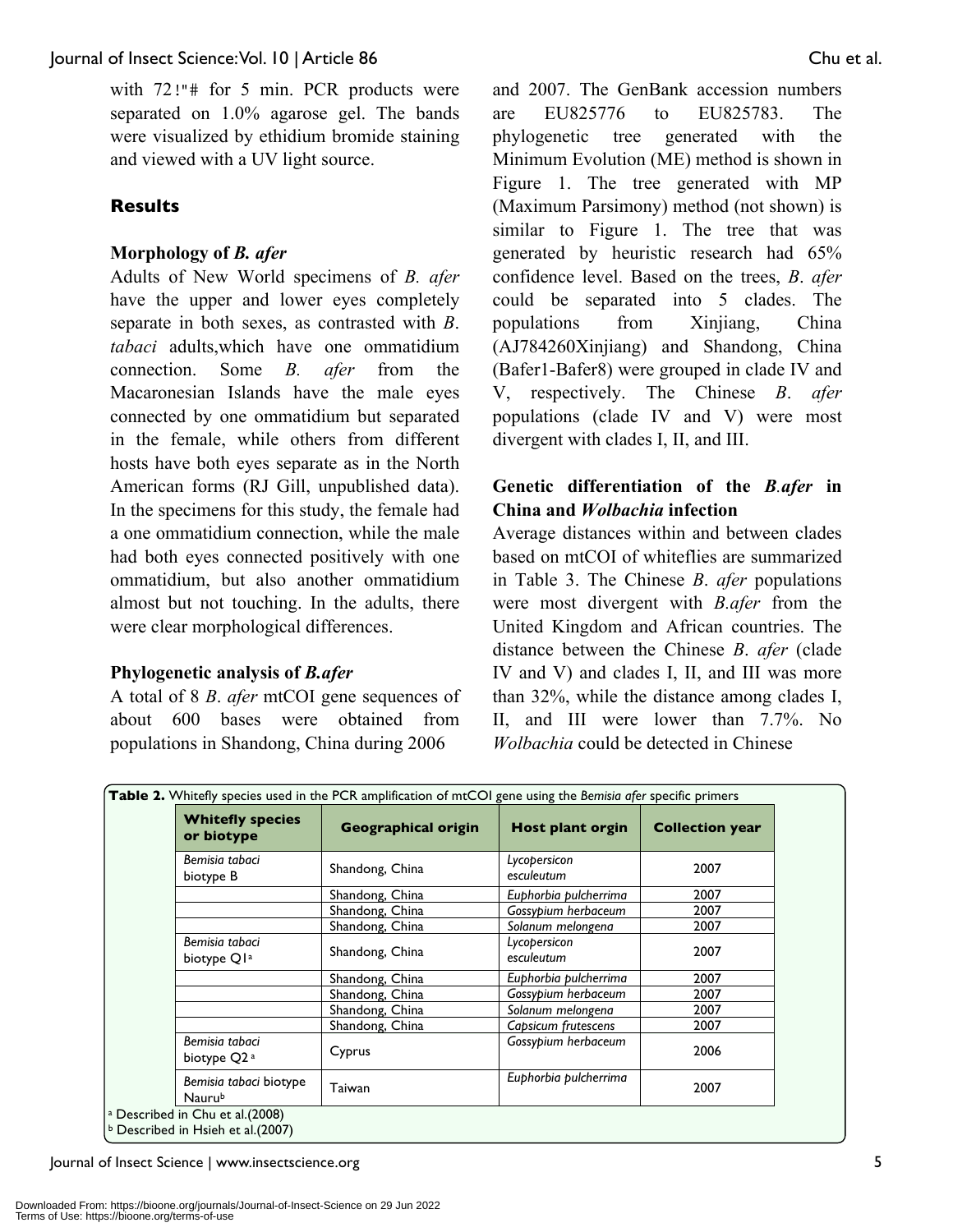

High quality figures are available online.

Journal of Insect Science | www.insectscience.org 6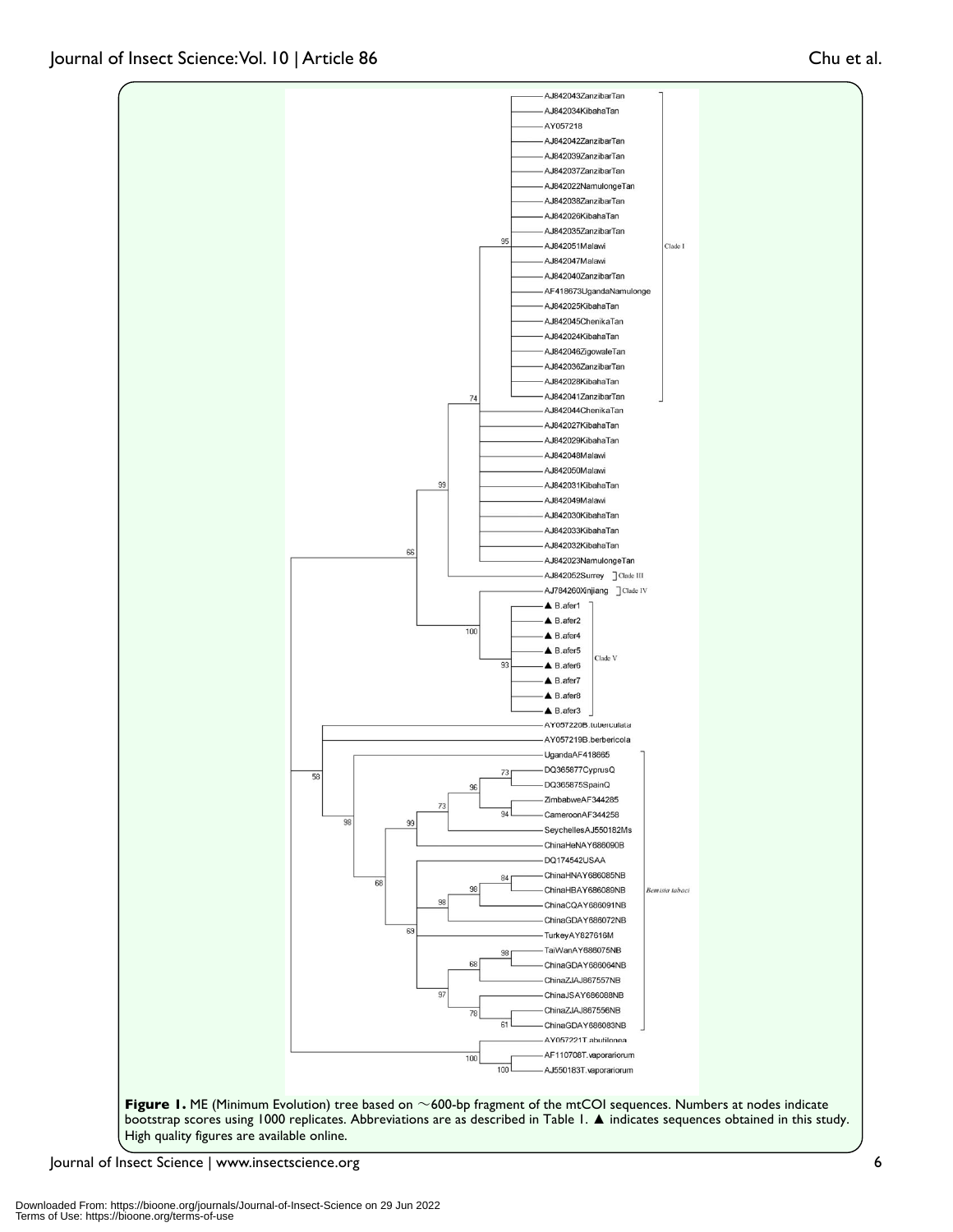populations of *B.afer* (clade V).

#### **Specific primers for the** *B*. *afer* **in China**

Figure 2 shows the PCR products generated from the DNA of several whitefly species using Bafer-J2 and L2-N-3014 primers. A band of approx 400 bp was obtained from DNA of *B*. *afer* from Shandong, China. No specific PCR products were obtained from DNA of *B*. *tabaci* biotype B, Q1, Q2, or Nauru.

#### **Discussion**

The phylogenetic analysis based on the mtCOI sequences suggested that the *B*. *afer* is a species complex that includes many genetically divergent clades. The result based on the molecular marker is consistent with the analysis based on the morphological characteristics.

This study revealed the presence of at least 5 clades in *B. afer* worldwide. The

Table 3. Average distance within and between clades of whiteflies based on mtCOI. The genetic distance among the haplotypes within each clade is presented along the diagonal.

|                     | <b>B.</b> afer |                   |                   |                    |                   |              | В.          |                   |                    |                         |
|---------------------|----------------|-------------------|-------------------|--------------------|-------------------|--------------|-------------|-------------------|--------------------|-------------------------|
|                     | <b>Clade</b>   | <b>Clade</b><br>п | <b>Clade</b><br>Ш | <b>Clade</b><br>IV | <b>Clade</b><br>v | В.<br>tabaci | tuberculata | В.<br>berbericola | т.<br>vaporariorum | т.<br><i>abutilonea</i> |
| B. afer Clade       | 0.002          |                   |                   |                    |                   |              |             |                   |                    |                         |
| B. afer Clade<br>Ш  | 0.013          | 0.01              |                   |                    |                   |              |             |                   |                    |                         |
| B. afer Clade<br>Ш  | 0.077          | 0.073             | n/c               |                    |                   |              |             |                   |                    |                         |
| B. afer Clade<br>IV | 0.33           | 0.325             | 0.323             | n/c                |                   |              |             |                   |                    |                         |
| B. afer Clade       | 0.334          | 0.328             | 0.323             | 0.01               | 0                 |              |             |                   |                    |                         |
| B. tabaci           | 0.445          | 0.44              | 0.455             | 0.372              | 0.37              | 0.175        |             |                   |                    |                         |
| B. tuberculata      | 0.375          | 0.378             | 0.381             | 0.333              | 0.338             | 0.314        | n/c         |                   |                    |                         |
| B. berbericola      | 0.442          | 0.428             | 0.426             | 0.331              | 0.324             | 0.366        | 0.288       | n/c               |                    |                         |
| T.<br>vaporariorum  | 0.577          | 0.581             | 0.626             | 0.62               | 0.62              | 0.641        | 0.533       | 0.608             | 0                  |                         |
| T. abutilonea       | 0.772          | 0.777             | 0.893             | 0.736              | 0.736             | 0.765        | 0.644       | 0.682             | 0.516              | n/c                     |

n/c, not calculated.



**Figure 2.** PCR products generated using the *Bemisia afer* specific primers (Bafer-J2 and L2-N-3014) (lanes 1-3); *Bemisia tabaci* biotype B (lanes 4-5), biotype Q1 (lanes 6-7), biotype Q2 (lane 8-9), biotype Naura (lane 10). M: 100 bp molecular weight marker, the sizes of which are shown on the left. High quality figures are available online.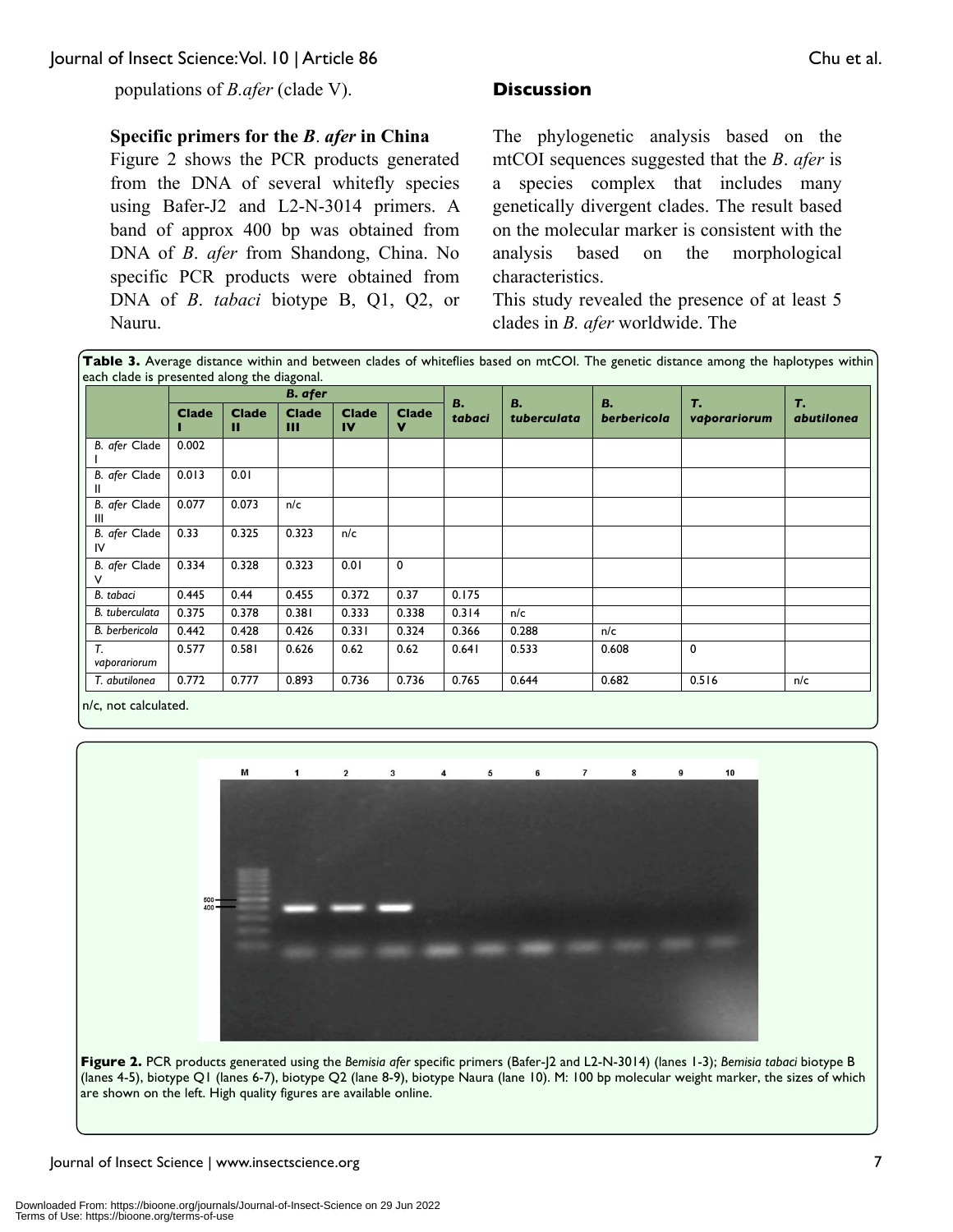endosymbiont *Wolbachia* was not detected in *B. afer* and may not have affected the evolution of the Chinese *B. afer* (clade V). Studies with higher sample sizes are required and detailed examinations of morphological and molecular characters are necessary to understand the *B. afer* species complex.

In China, there are at least two clades of *B*. *afer* based on the mtCOI sequences. Although this study confirmed the presence of *B. afer* in China, the biology of the Chinese species, including host ranges, is still unknown and should be further studied. This study shows that a simple, PCR-based technique is sufficient for the reliable identification of *B*. *afer* using a new primer pair designed to amplify a portion of the mtCOI gene, which has been shown to be specific to the Chinese *B*. *afer* (clade V).

### **Acknowledgements**

We would like to acknowledge Dr. Ian Denholm (Rothamsted Experimental Station) and Chia-Hung Hsieh (National Taiwan University Taiwan University) for providing whitefly samples for the experiments. This work was funded by the Outstanding Youth Science Foundation of Shandong Province (JQ200811), the Key Project of Chinese National Programs for Fundamental Research and Development (2009CB119200), the National Natural Science Foundation of China (30771410).

#### **References**

Anderson PK, Martin JH, Hernandez P, Lagnaout A. 2001. *Bemisia afer sens*. *lat*. (Homoptera: Aleyrodidae) outbreak in the Americas. *Florida Entomologist* 84: 316-317. Ballard JWO, Whitlock MC. 2004. The incomplete natural history of mitochondria. *Molecular Ecology* 13: 729-744.

Brown JK. 2007. The *Bemisia tabaci* complex: Genetic and phenotypic variability drives begomovirus spread and virus diversification. *Plant Disease APSNet*. Available from: http://www. apsnet. org/online/feature/btabaci/

Brown JK, Frohlich DR, Rosell RC. 1995. The sweetpotato or silverleaf whiteflies: Biotypes of *Bemisia tabaci* or a species complex. *Annual Review of Entomology* 40: 511-534.

Chu D, Jiang T, Liu GX, Jiang DF, Tao YL, Fan ZX, Zhou HX, Bi YP. 2007. Biotype status and distribution of *Bemisia tabaci*  (Hemiptera: Aleyrodidae) in Shandong province of China based on mitochondrial DNA markers. *Environmental Entomology* 36: 1290-1295.

Chu D, Wan FH, Tao YL, Liu GX, Fan ZX, Bi YP. 2008. Genetic differentiation of *Bemisia tabaci* (Hemiptera: Aleyrodidae) biotype Q based on mitochondrial DNA markers. *Insect Science* 15: 115-123.

Chu D, Zhang YJ, Brown JK, Cong B, Xu BY, Wu QJ, Zhu GR. 2006. The introduction of the exotic Q biotype of *Bemisia tabaci*  (Gennadius) from the Mediterranean region into China on ornamental crops. *Florida Entomologist* 89: 168-174.

De Barro PJ, Driver F, Trueman JWH, Curran J. 2000. Phylogenetic relationships of world populations of *Bemisia tabaci* (Gennadius) using ribosomal ITS1. *Molecular Phylogenetics and Evolution* 16: 29-36.

De Barro PJ, Scott KD, Graham GC, Lange CL, Schutze MK. 2003. Isolation and